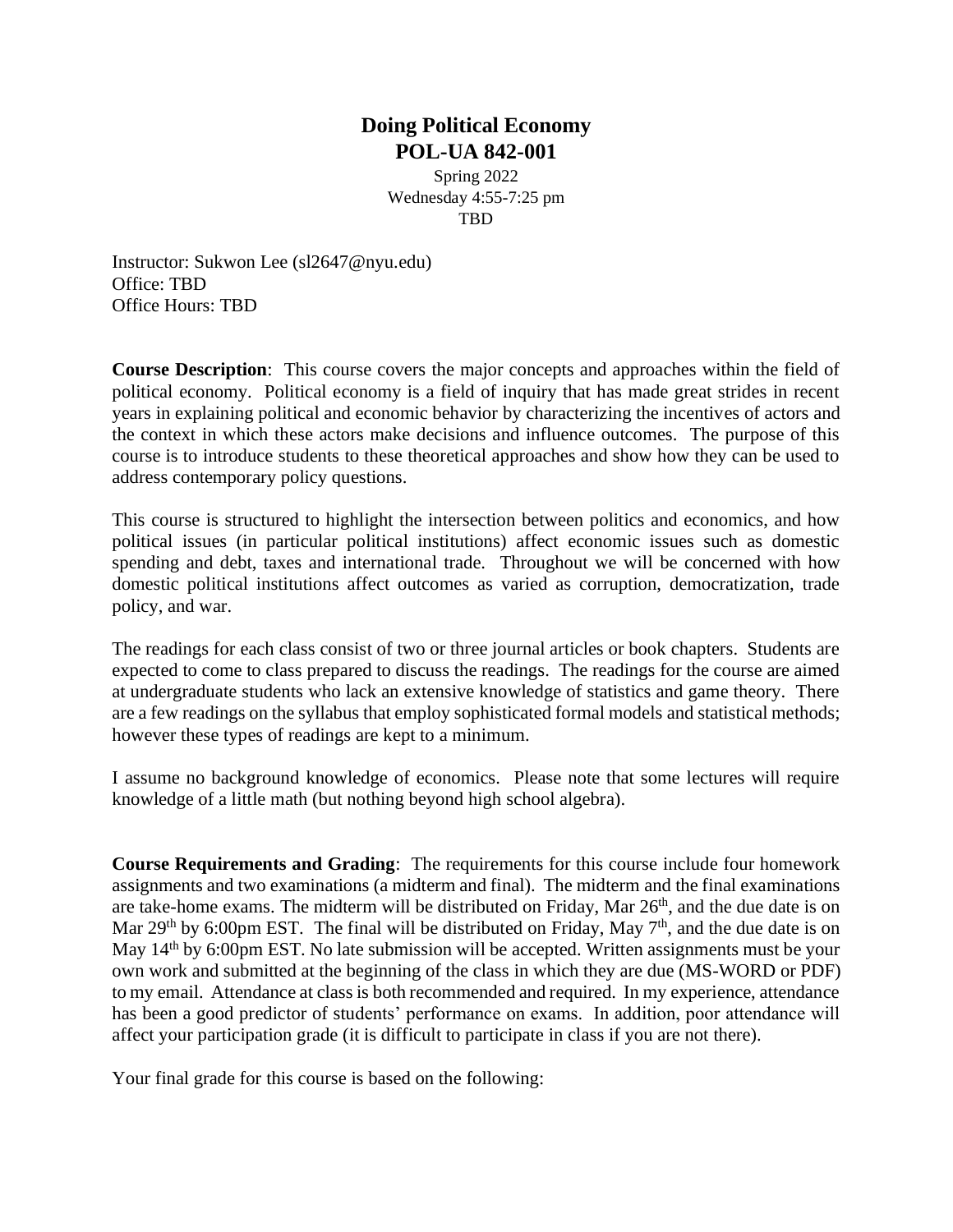Class Attendance and Participation – 10% Written Assignments – 20% Midterm Exam – 35% Final Exam  $-35%$ 

Late assignments will be penalized for each day they are late.

**Course Policies**: Cheating and other forms of academic dishonest are serious offenses and will be dealt with accordingly. Students must comply with the New York University policy on academic integrity, which can be found online at [http://cas.nyu.edu/page/academicintegrity.](http://cas.nyu.edu/page/academicintegrity) 

In the interest of fairness, make-ups to examinations will only be possible in the most extenuating of circumstances. If you are ill or have a university-accepted excuse, you must notify me prior to the exam. You will need to bring in supporting documentation to be granted a make-up exam. After you provide this information and evidence, a decision will be made regarding a make-up.

Students who require disability-related accommodations are encouraged to contact the Moses Center. Please submit your approval letter to me as soon as possible to ensure the successful implementation of any requisite accommodations.

**Readings**: There is only one required book for this course. Almost all other readings are posted online on the "NYU Classes" website. The required book is:

Bueno de Mesquita, Bruce and Alastair Smith. 2011. *The Dictator's Handbo*ok. New York, NY: Public Affairs.

**Schedule**: The following schedule is **tentative**. If it takes more or less than the allotted time for a particular topic, we will adjust accordingly

# **Course Introduction**

#### **January 26 What is Political Economy? What is Social Science Theory?**

Bueno de Mesquita, Bruce. 2010. *Principles of International Politics*. 4<sup>th</sup> Edition. Washington, DC: CQ Press (pgs. 389-402, 407-414)

# **A Review of the Rational Choice Approach**

#### **January 26 Rationality, Preferences, and Strategies**

• Shepsle, Kenneth and Mark Bonchek. 1997. *Analyzing Politics: Rationality, Behavior, and Institutions*. New York: W.W. Norton & Company. (Chapter 2)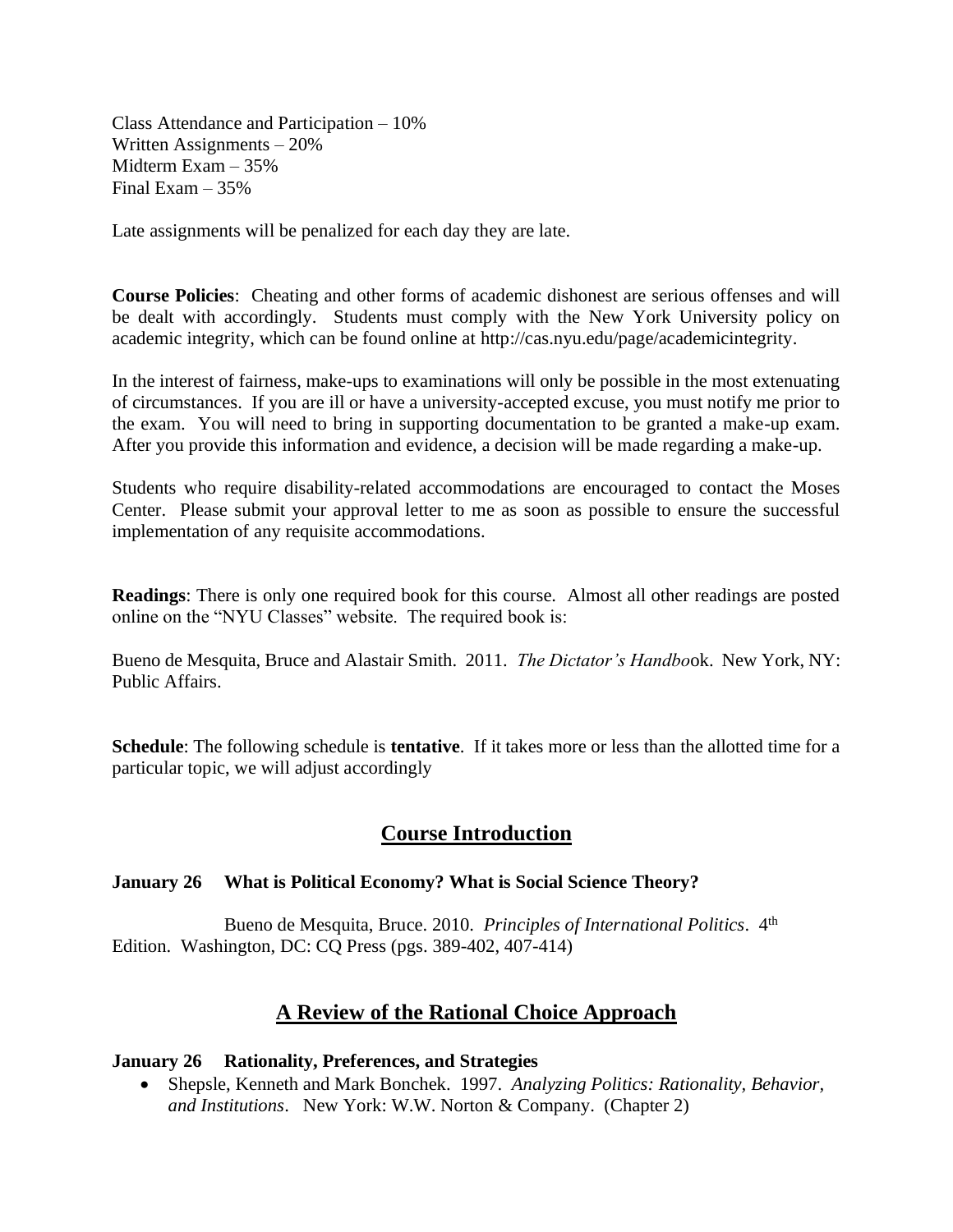### **February 2 Simultaneous Move Games, Extensive Form Games and Expected Utility**

- Morrow, James. 1994. *Game Theory for Political Scientists.* Princeton: Princeton University Press. (Chapter 2: Utility Theory)
- Fearon, James D. 1995. "Rationalist Explanations for War." *International Organization* 49(3): 379-414.
- Dixit, Avinash, Susan Skeath, and David Reiley, Jr. 2009. *Games of Strategy*. 3rd Edition. New York: W.W. Norton & Company. (Chapters  $3 \& 4$ )

## **February 9 Preference Aggregation/ Collective Action, Public Goods, and Common Pool Resources**

- Shepsle, Kenneth and Mark Bonchek. 1997. *Analyzing Politics: Rationality, Behavior, and Institutions*. New York: W.W. Norton & Company. (Chapter 4)
- Olson, Mancur. 1982. *The Rise and Decline of Nations.* New Haven: Yale University Press. (Chapter 2 - "The Logic" - this is a summary of *The Logic of Collective Action: Public Goods and the Theory of Groups*).

# **Domestic Politics and Comparative Political Economy**

## **February 16 Formation of the State**/ **Selectorate Theory**

- North, Douglas C. 1981. *Structure and Change in Economic History*. New York: W.W. Norton & Company. (Chapter 3: "A Neoclassical Theory of the State")
- Tilly, Charles. 1985. "War Making and State Making as Organized Crime." In *Bringing the State Back In*, eds. Peter B. Evans, Dietrich Rueschmeyer, and Theda Skocpol. New York: Cambridge University Press.
- *The Dictator's Handbook* (Chapters 1-3)
- Bueno de Mesquita, Bruce, Alastair Smith, Randolph M. Siverson, and James D. Morrow. 2003. *The Logic of Political Survival*. Cambridge, MA: MIT Press. (Chapter 2)

## **February 23 Selectorate Theory continued/ Tax Rates, Domestic Spending, Debt, and Corruption**

• *The Dictator's Handbook* (Chapters 1-6)

## **March 2 Foreign Aid/ Development and Democratization**

- *The Dictator's Handbook* (Chapters 7)
- Przeworski, Adam and Fernando Limongi. 1997. "Modernization: Theories and Facts." *World Politics* 49(2): 155-183. (read up to page167)
- Bueno de Mesquita, Bruce and George Downs. 2005. "Democracy and Development." *Foreign Affairs* 84(5): 77-86.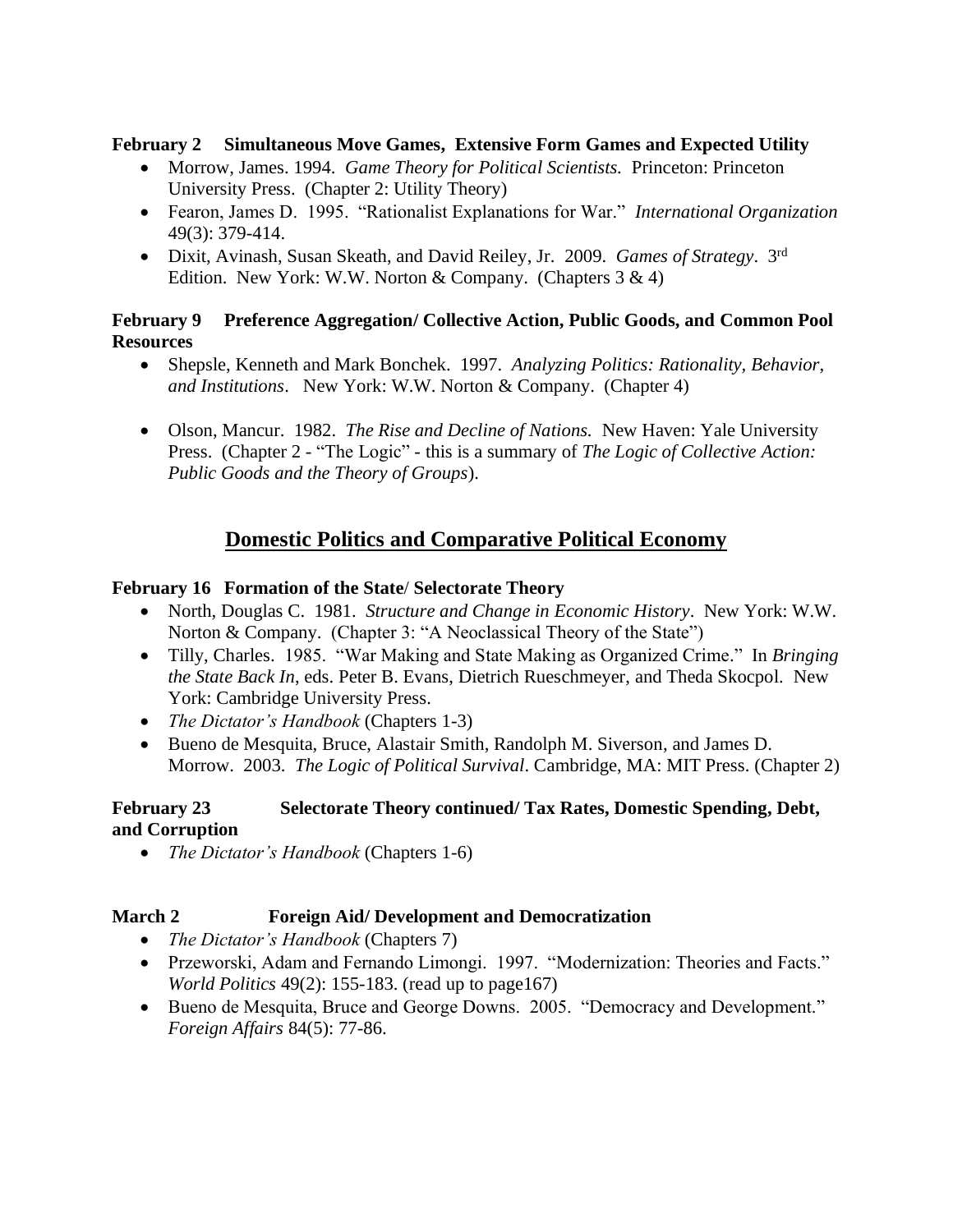## **March 9 Resource Curse, Revolutionary Threats, and Democratization/ Comparative Advantage and Trade**

- Ross, Michael. 2001. "Does Oil Hinder Democracy?" *World Politics* 53: 325-361. (read up to page 337 and conclusion)
- Jensen, Nathan and Leonard Wantchekon. 2004. "Resource Wealth and Political Regimes in Africa." *Comparative Political Studies* 34: 816-841. (pgs. 816-822, 834- 837)
- *The Dictator's Handbook* (Chapter 8)
- Frieden, Jeffry A., David A. Lake, and Kenneth A. Schultz. 2012. *World Politics: Interests, Interactions, and Institutions*. 2nd Edition. New York: W.W. Norton & Company. (pgs. 265-275, 306-311)

# **March 16 No Class – Spring Break**

# **March 23 Comparative Advantage and Trade**

## **\*\*\*\*\*\* Receive Take Home Midterm\*\*\*\*\*\***

## **\*\*\*\*\*\* Midterm Deadline is March 26 th, by 6:00pm EST\*\*\*\*\*\* Email to [sl2647@nyu.edu](mailto:sl2647@nyu.edu)**

## **March 30 Domestic Political Economy of Protectionism**

- Frieden, Jeffry A., David A. Lake, and Kenneth A. Schultz. 2012. *World Politics: Interests, Interactions, and Institutions*. 2nd Edition. New York: W.W. Norton & Company. (pgs. 276-287)
- Rogowski, Ronald. 1987. "Political Cleavages and Changing Exposure to Trade." *The American Political Science Review* 81(4): 1121-1137.

## **April 6 Political Institutions and Rent-seeking/ International Cooperation: Why Do States Cooperate?**

- McGillivray, Fiona. 2004. *Privileging Industry: The Comparative Politics of Trade and Industrial Policy.* Princeton, NJ: Princeton University Press. (Chapter 1)
- Jensen, Nathan and Jong Hee Park. 2008. "Where's the Beef? The Political Economy of U.S. Agriculture Policy." *The Political Economist* 10: 1-8.
- Axelrod, Robert. 1984. *The Evolution of Cooperation*. Basic Books. (Chapter 1)

# **International Relations: Cooperation and War**

# **April 13 International Cooperation: Enforcement and Compliance/ Domestic Politics and International Cooperation**

• Downs, George W., David M. Rocke, and Peter N. Barsoom. 1996. "Is Good